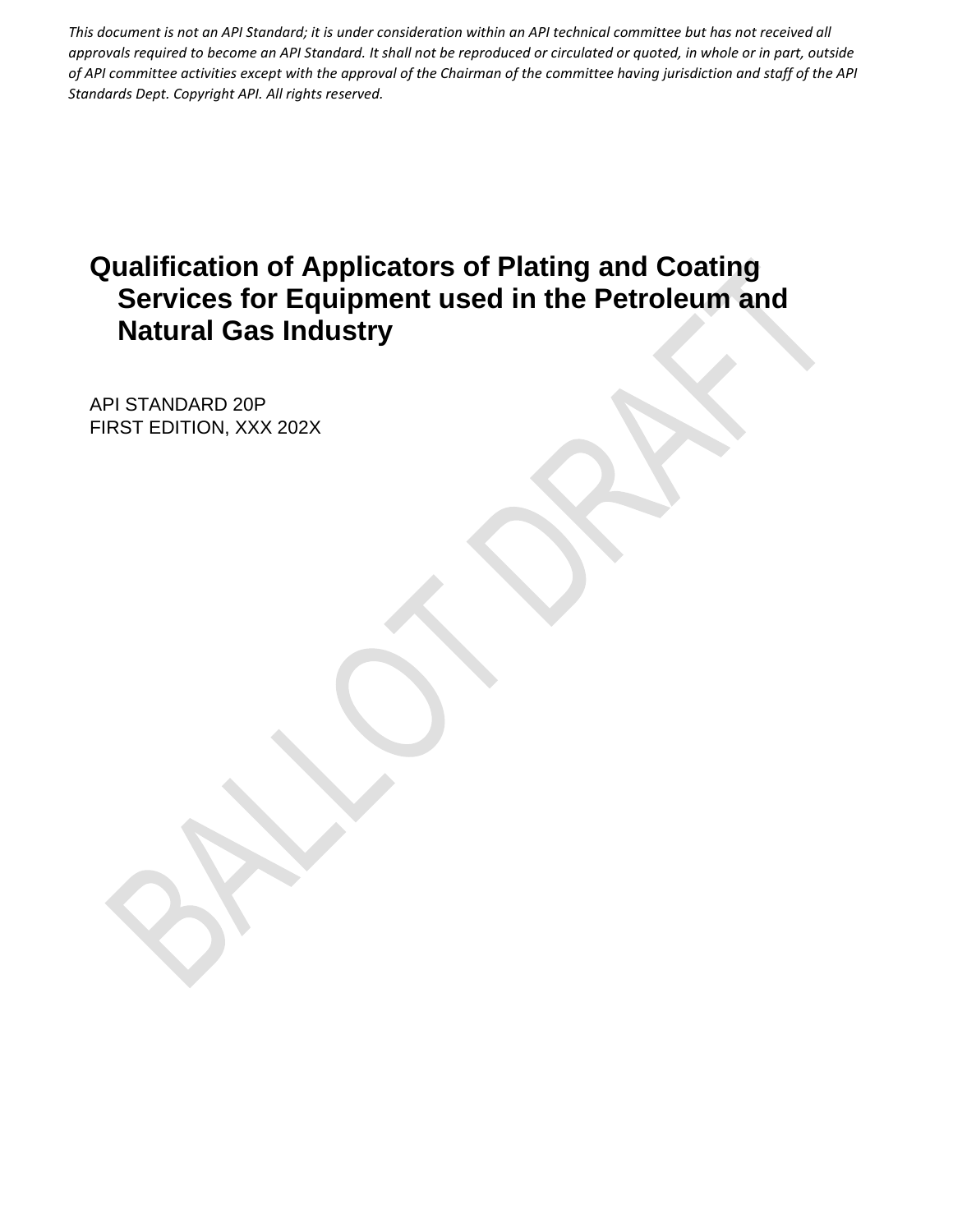# **Table of Contents**

To be populated prior to publication.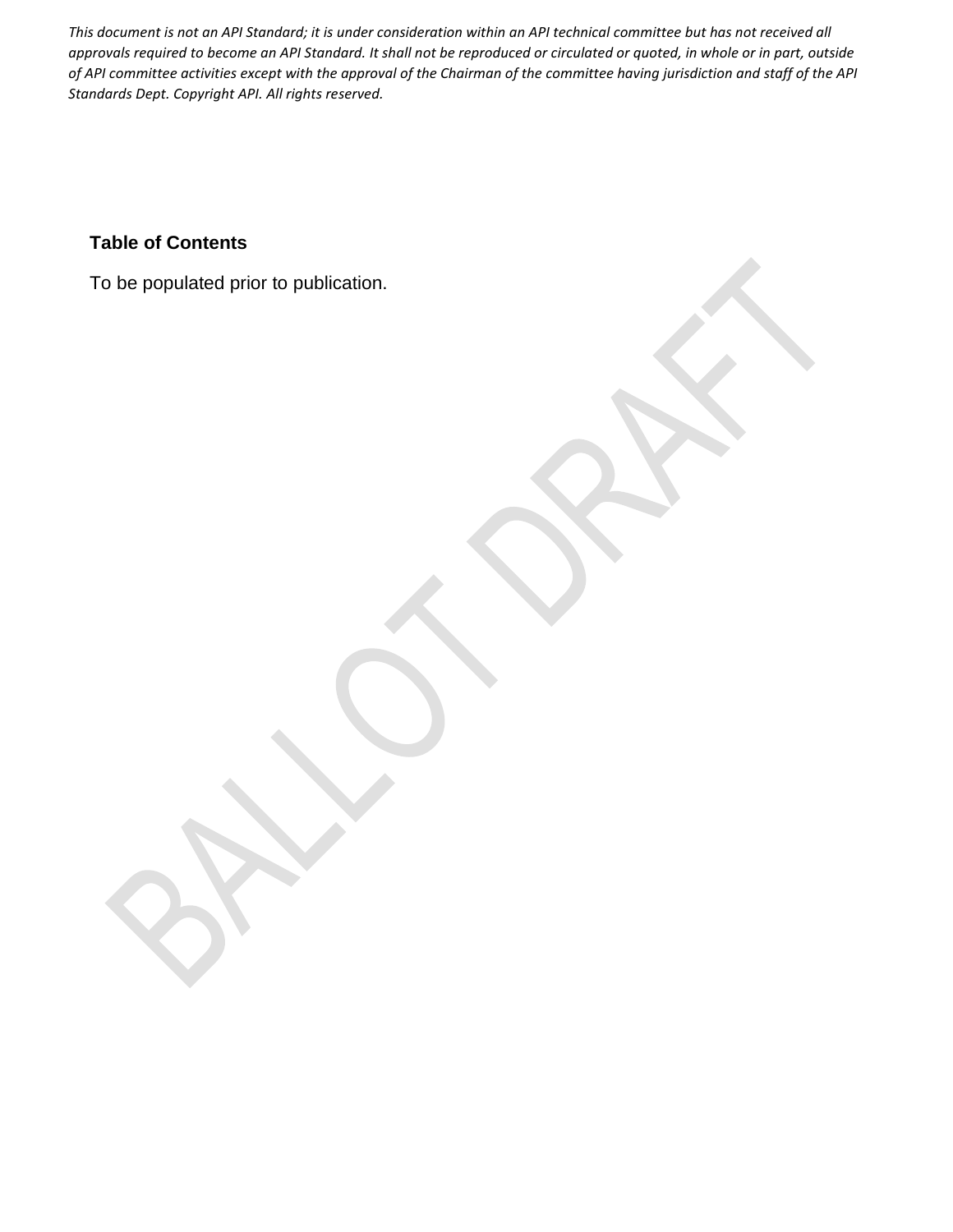# **1. Scope**

# **1.1 Purpose**

This standard specifies requirements for the qualification of organizations providing plating and/or coating services for equipment used in the petroleum and natural gas industries.

# **1.2 Applicability**

This standard is applicable to the plating and coating of parts, components and equipment, where API product standards require conformance with this standard or otherwise specified as a requirement. The plating of electronic components and the application of weld overlay and cladding are outside the scope of this document.

NOTE This standard does not limit the responsibility of any manufacturer of commercial products using plating and coating services and manufactured to an API standard from its responsibility for conformance with all applicable requirements of that API standard.

# **2. Normative References**

The following documents are referred to in the text in such a way that some or all of their content constitutes requirements of this document. For dated references, only the edition cited applies. For undated references, the latest edition of the referenced document (including any addenda) applies.

- API Specification Q1, *Specification for Quality Management System Requirements for Manufacturing Organizations for the Petroleum and Natural Gas Industry*
- ISO/IEC 17025*, General requirements for the competence of testing and calibration laboratories*

SAE AMS2750, *Pyrometry*

# **3. Terms and Definitions**

For the purposes of this document, the following definitions apply.

# **3.1coating**

A layer of material applied onto a substrate to enhance the surface properties.

NOTE Normally for corrosion and wear protection.

# **3.2plating**

The deposition of ductile metals onto substrates using mechanical, electrolytic, thermal and/or chemical energy.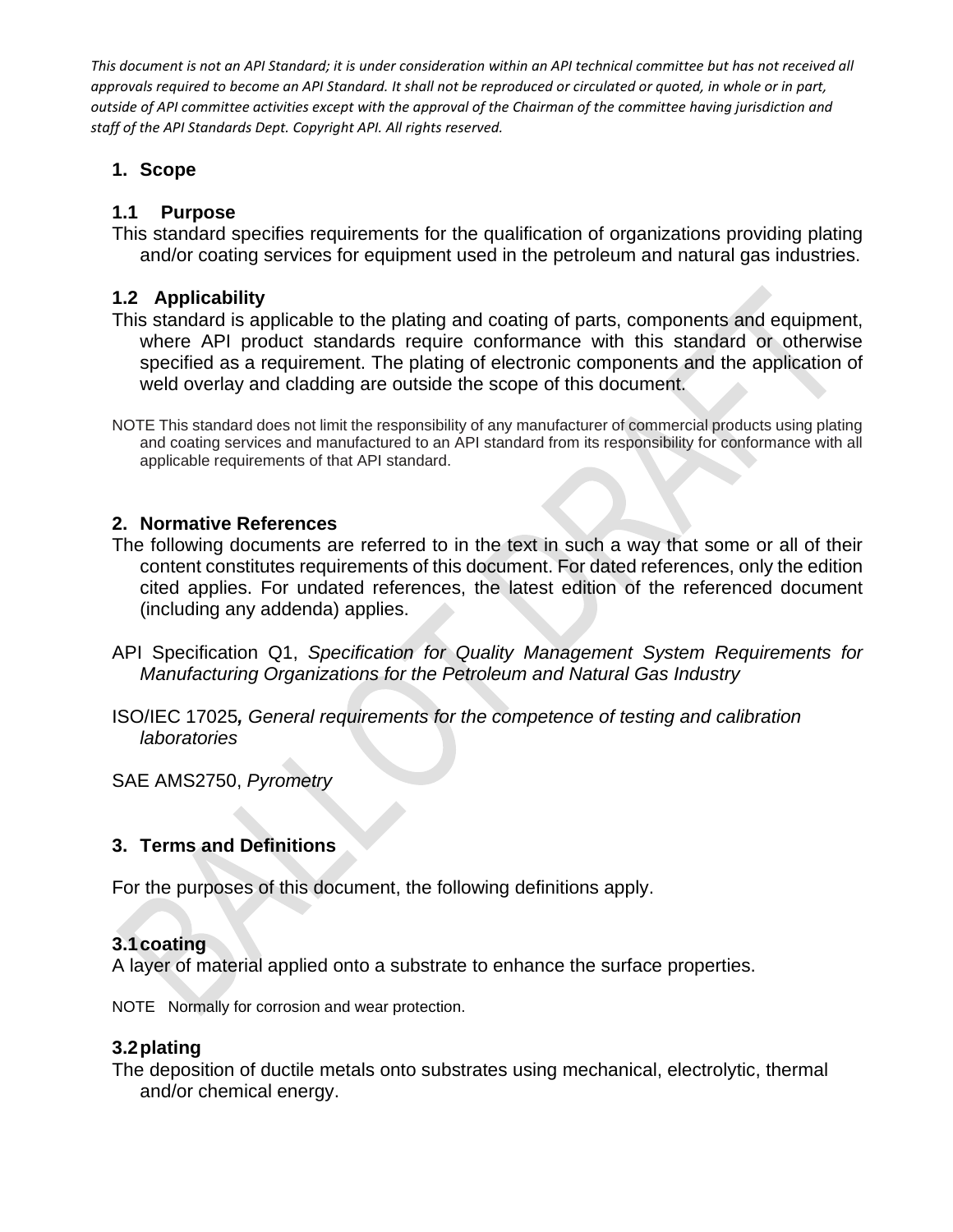# **3.3standard rework**

Operation(s) performed to a documented and validated predefined procedure that brings the product back to meeting requirements.

# **3.4subject matter expert**

Individual with characteristics or abilities gained through training or experience, or both, as measured against established requirements, such as standards or tests that enable the individual to perform a required function effectively.

# **3.5surface treatment**

Activities to prepare the surface for subsequent plating or coating including solvent cleaning, thermal degreasing, blasting, de-oxidizing or passivating.

# **3.6technical authority**

A subject matter expert who has been granted authority by the organization to approve the processes and process qualifications.

# **3.7thermal treatment**

The application of heat to prepare the surface for the application of coating/plating. Post coating/plating to enhance the properties and / or release hydrogen generated by the process.

# **4. Quality Management System**

# **4.1General**

The organization shall establish, document, implement and maintain a quality management system in conformance with API Q1.

# **4.2Proprietary License Applications**

The organization shall maintain current licenses for proprietary applications as required.

# **4.3Facility Requirements**

The organization shall have the following on-site capabilities at a minimum:

- a) building or enclosure;
- b) equipment to receive and ship material to customers;
- c) resources / equipment for surface preparation as applicable to the processes performed;
- d) equipment necessary for the coating or plating application;
- e) equipment necessary for handling and lifting;
- f) inspection and test equipment; and
- g) thermal treatment equipment for pre-and post-processing, as applicable.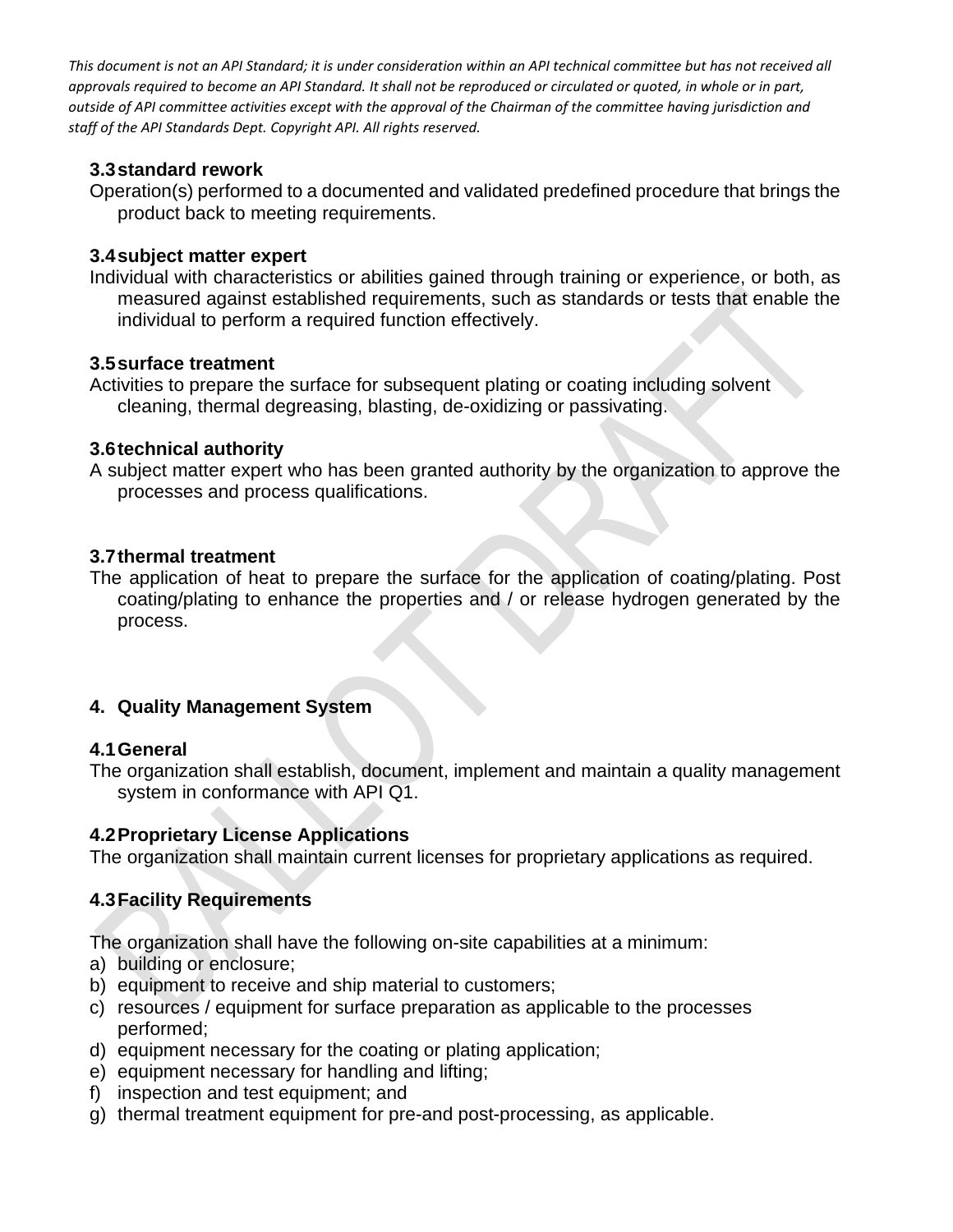# **4.4Process Qualification Requirements**

**4.4.1** The organization shall document, implement, and maintain a procedure, approved by the technical authority, addressing the qualification requirements for all application systems for which they are claiming API 20P conformance. The procedure may be prepared by a subject matter expert.

This procedure shall address as a minimum:

- a) Plating or coating process
- b) Qualification of personnel
- c) Surface preparation
- d) Equipment required
- e) Standard used as basis for qualification
- NOTE This may be an internal standard.
- f) Process steps including critical operating parameters for those steps
- g) Controls / values on the critical parameters
- h) Special material handling requirements, if applicable
- i) Special preservation and storage requirements, if applicable
- j) Special raw material controls including shelf life
- k) Qualification testing required, including acceptance criteria
- l) Production inspection and / or testing to be performed, including acceptance criteria
- m) Standard rework that is permitted (see 4.4.2)
- n) Revalidation requirements
- **4.4.2** Qualification testing is required for each plating or coating system, chemistry, standard rework, or product line for which conformance to this standard is claimed.
- **4.4.3** As a minimum, re-qualification shall be performed if there is a change to the process, chemistry, and / or equipment exceeding the allowances in the qualification procedure.
- **4.4.4** Records showing evidence of conformance to the qualification requirements shall be maintained.

# **4.5Personnel Training and Competency Requirements**

- In addition to the requirements of API Q1, the organization shall maintain any special personnel qualifications required for the coating / plating application. A designated subject matter expert shall be readily available during processing to resolve technical questions.
- **5. Process Requirements**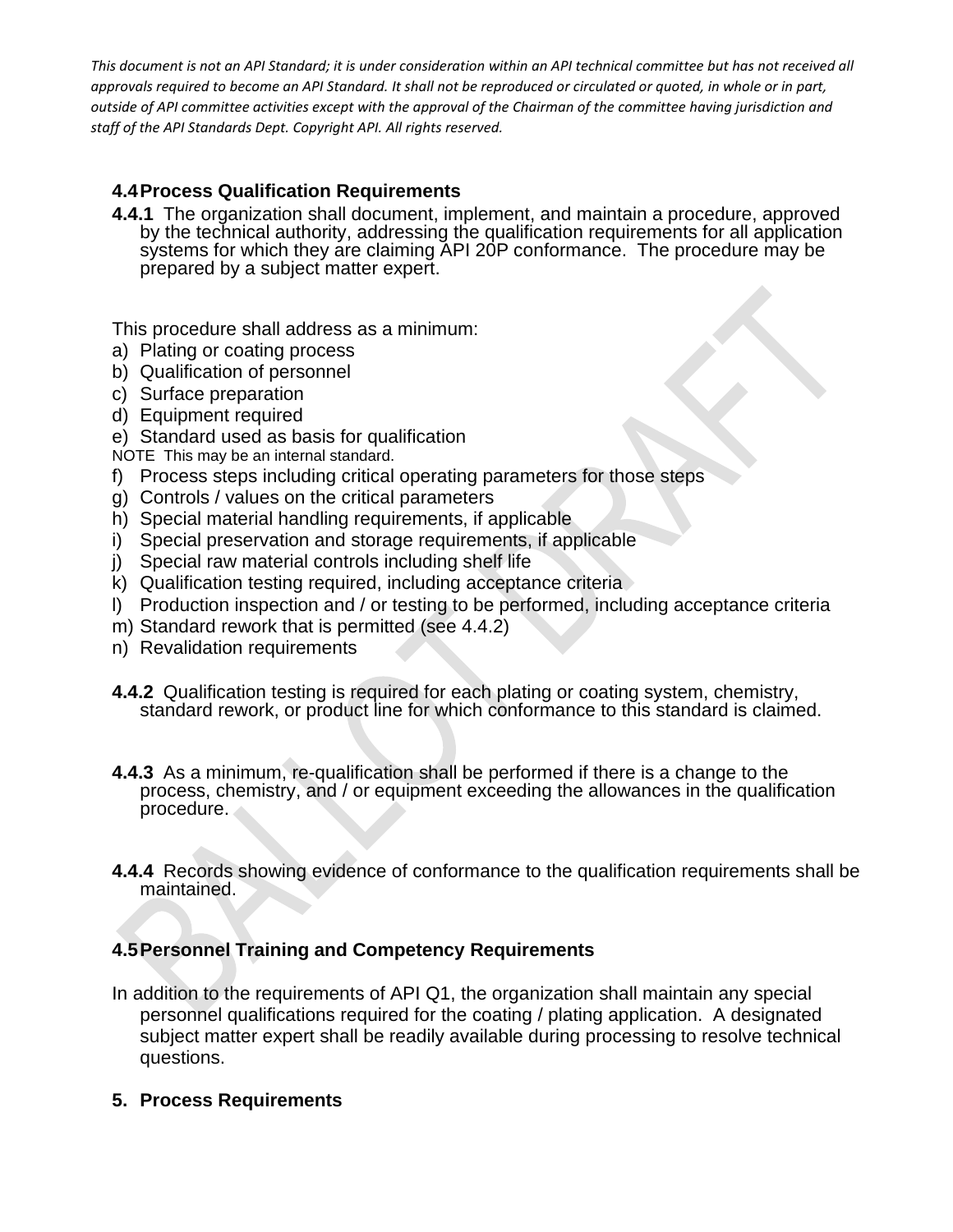The organization shall document, implement, and maintain a procedure that addresses the following process controls:

- a) storage of coating materials, including humidity and temperature control where applicable.
- b) inventory control;
- c) shelf-life control;
- d) contaminate control;
- e) application controls (mixing, surface prep, spray parameters, etc.);
- f) curing process controls;
- g) bath tank chemistry controls;
- h) thermal treatment controls;
- i) packaging and storage controls;
- j) traceability controls (see section 8); and
- k) inspection and testing controls.

# **6. Production Control**

#### **6.1General**

The organization shall have a production control document detailing the requirements of the process being performed. This document shall be in accordance with the requirements of the approved qualification procedure.

#### **6.2Outsourced Activities**

- **6.2.1**Activities with process-based time constraints (e.g., time between plating and bake out) shall not be outsourced.
- **6.2.2** The coating or plating application operations shall not be outsourced
- **6.2.3** In addition to the requirements of API Q1 concerning suppliers, external testing facilities shall be in conformance with the requirements of ISO 17025 for qualification testing, plating material testing, bath chemistry testing, and any other testing applicable to the applied process controls.

# **6.3Inspection Requirements**

- **6.3.1** The organization shall maintain a documented procedure that defines the inspection process and acceptance criteria. The procedure shall include requirements for receiving, in-process, and final inspection and ensure that identification and traceability of product is maintained throughout the process, as specified in Section 8.
- **6.3.2** Where sampling is used, the sampling plan shall be in accordance with the requirements of an internationally recognized sampling standard such as ANSI / ASQ Z1.4. The plan used shall be based on evaluation of the risk and shall be documented.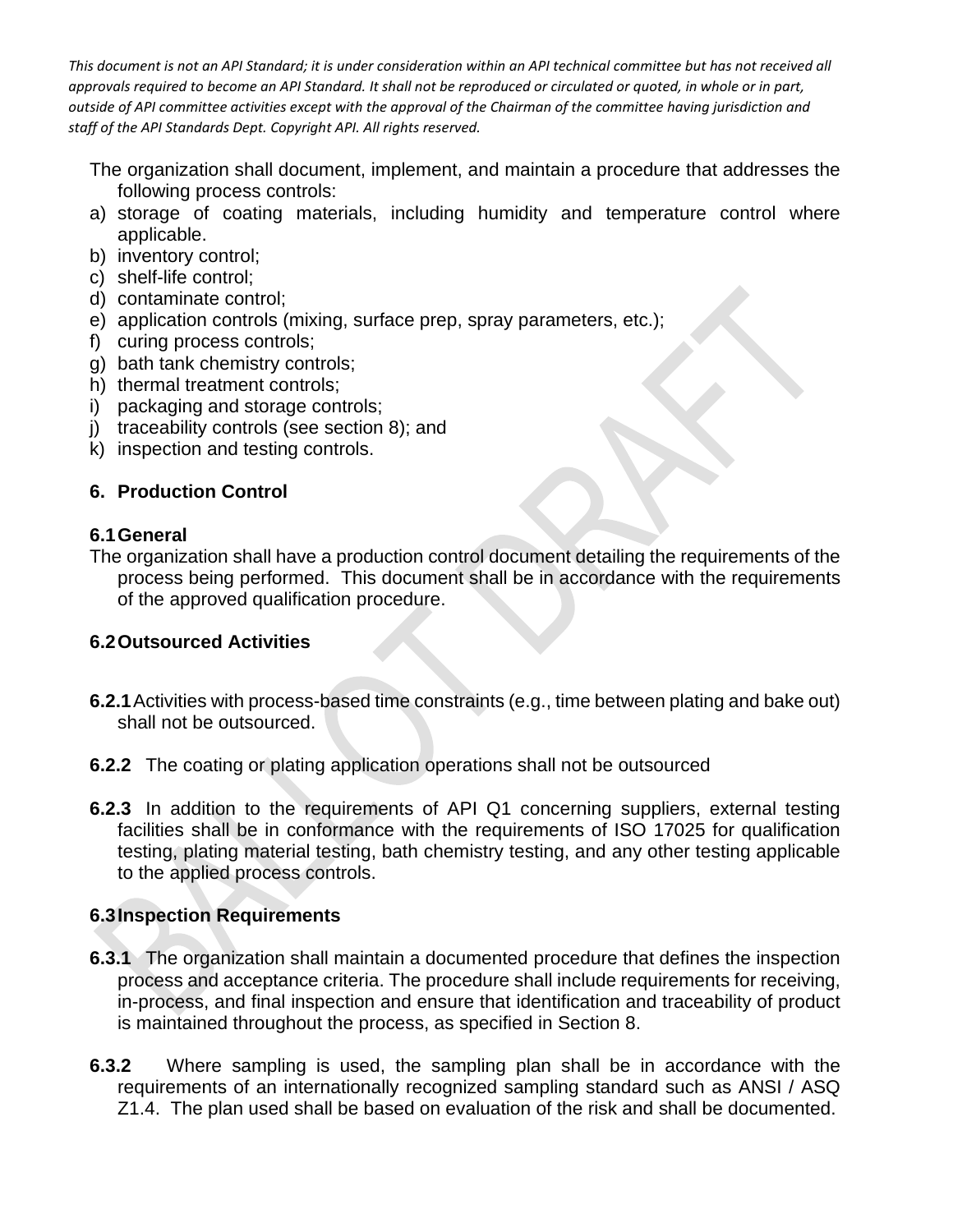**6.3.3** The organization shall verify that the product meets the customer's requirements including marking, packaging, and documentation requirements.

# **7. Records**

**7.1** As a minimum the following information shall be recorded and maintained:

- a) Customer and purchase order number if different than the internal order number;
- b) Customer coating or plating specification and revision;
- c) Part number and serial numbers (if applicable);
- d) Quantity in the coating/plating batch;
- e) Internal order number;
- f) Internal coating/plating procedure and revision;
- g) Date of application;
- h) Coating/plating material(s) batch number(s);
- i) Process parameters including, but not limited to: thickness applied, temperature, time, hardness, environmental conditions appropriate to the coating or plating process at time of application, surface cleanliness, as appropriate to the application; and
- j) Inspection results.
- **7.2**Records shall remain legible, identifiable, and retrievable. Records shall be retained for a minimum of ten (10) years after date of shipment or as required by customer, legal, and other applicable requirements, whichever is longer.

# **8. Identification and Traceability**

- The organization shall have documented procedures for control of identification and traceability throughout the process including raw materials. The procedure shall address, as a minimum:
- a) method of marking the product;
- b) method of ensuring the physical marking is traceable to all records associated with the product;
- c) method for ensuring traceability of product back to received material after any processing where the original marking is removed;
- d) process for verification of product traceability during storage;
- e) requirements for maintenance or replacement of identification and/or traceability marks;
- f) method of ensuring traceability for any product during outsourced processes; and
- g) method for verifying traceability upon material receipt.

# **9. Nonconforming Product**

- **9.1**In addition to the requirements of API Q1, the organization shall define and document the positions or personnel authorized to invoke standard rework.
- **9.2**Records of disposition of nonconforming products, including standard rework, shall be maintained.

# **10. Preservation of Product**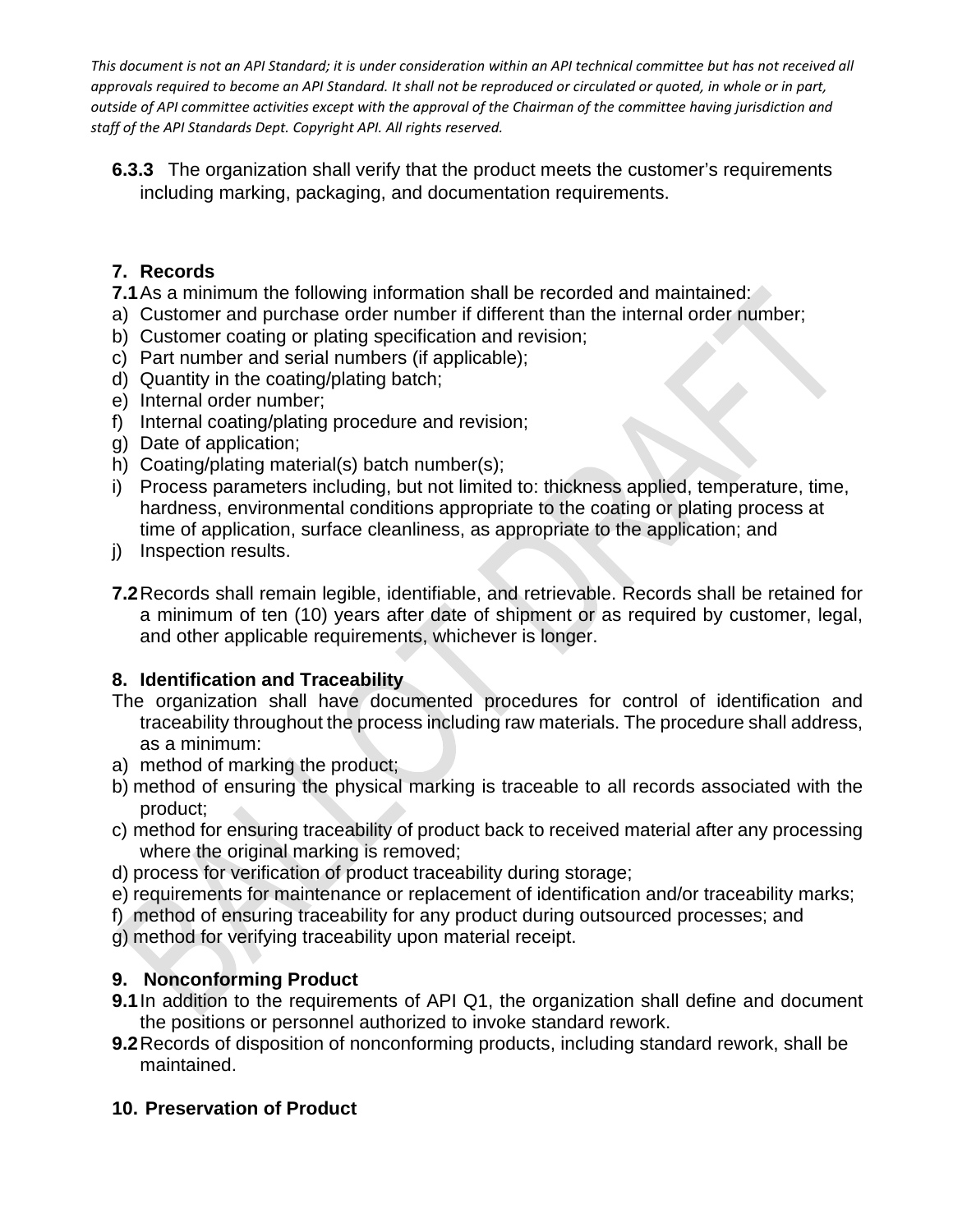- **10.1** The organization shall maintain documented procedures describing the methods used to preserve the product throughout the process in order to maintain product integrity. Preservation controls shall include transportation, handling, storage, packaging, and protection.
- **10.2** At a minimum, the following controls shall be addressed:
- a) mechanical damage from handling,
- b) method of preventing dissimilar metal contact and / or contamination,
- c) residual chemical contamination from cleaning solutions and markers,
- d) environmental exposure for alloys susceptible to corrosion after a plating or coating application.
- **10.3** Corrosion protection of material shall be based on material type and customer requirements.

# **11. Calibration**

# **11.1 General**

- Inspection, measuring, and testing equipment shall be used within its calibrated range and shall be identified, controlled, calibrated, and adjusted at specific intervals in accordance with written procedures that are based on manufacturer's standards, or internationally recognized standards such as ISO/IEC 17025.
- Calibration intervals for measuring and test equipment shall be established based on repeatability, amount of usage, environment and past history for that type of instrument. For standard, adjustable, hand measurement tools the initial calibration interval shall be three months until a recorded calibration history for that instrument can be established. Intervals may then be lengthened or shortened. The calibration interval cannot be increased by more than twice the previous interval and shall not exceed more than one year.
- Non-standard, or non-adjustable measurement devices such as surface plates, threaded plug/ring gauges, co-ordinate measuring machines, optical comparators, x-ray fluorescence (XRF), etc. shall be calibrated initially and the calibration interval set based on equipment type, usage, and operating environment. Calibration intervals shall not exceed three years for this type of equipment.
- Calibration standards used to calibrate measuring equipment shall be checked and approved at least once every three years by qualified individuals using qualified equipment with traceability to the applicable national or international standards agency.
- Instruments and calibration standards that have not been used during the calibration interval and that have been maintained in accordance with defined practice may have their calibration cycle extended for an amount equal to the designated cycle.
- Equipment used to calibrate the production equipment shall possess an accuracy of  $\pm$  0.25 % of the useable full-scale range. Measuring devices used for dimensional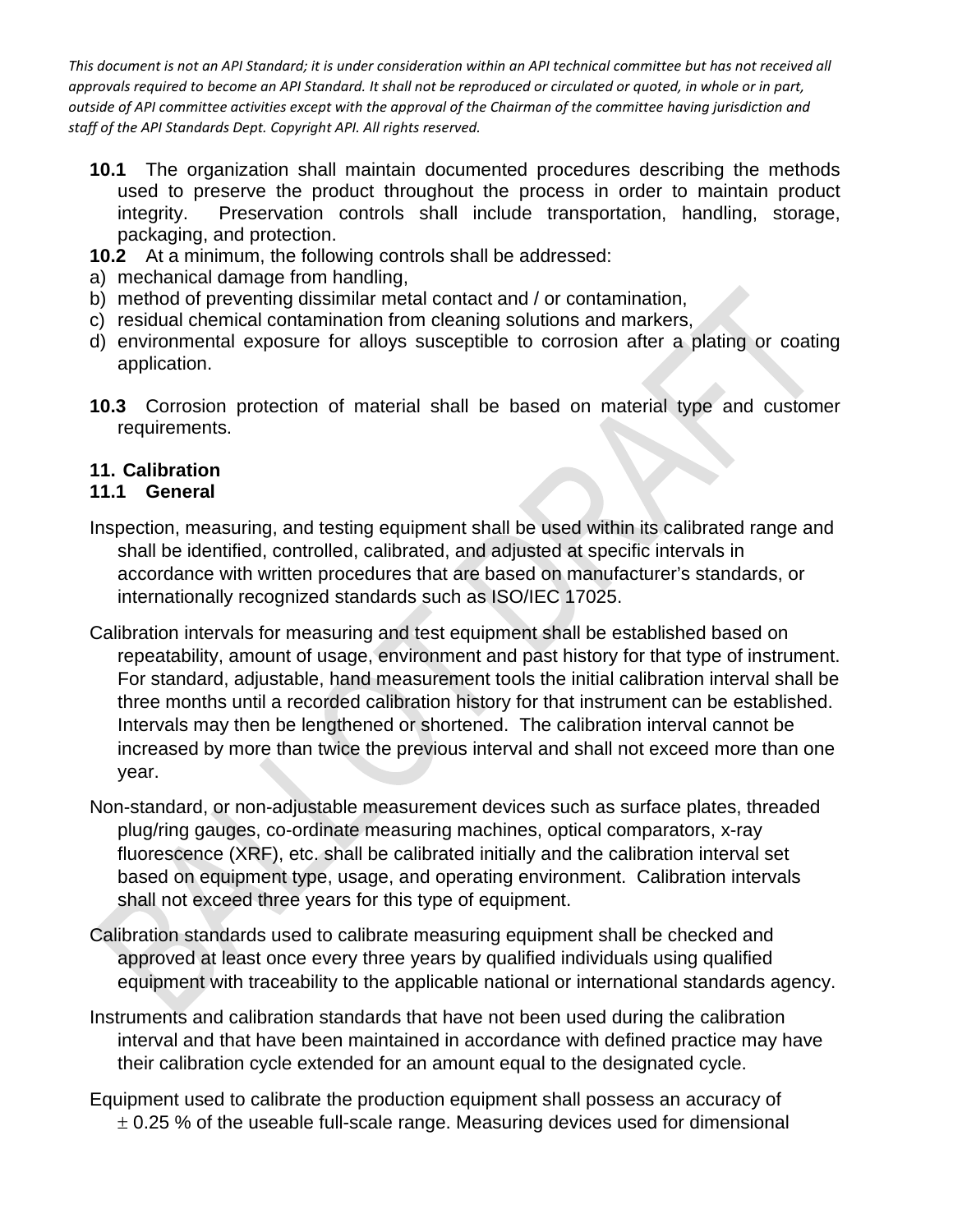inspection shall provide sufficient accuracy to minimize the measurement uncertainty. Where practical the measurement uncertainty shall not exceed 25% of the characteristic's tolerance limit. The measurement uncertainty may be determined through measurement studies, equipment manufacturer's accuracy statements, calibration certificates, or other recognized methodologies deemed appropriate by a qualified person.

# **11.2 Pressure Measurement**

Pressure measuring devices shall:

- − Be readable to at least ±0.5 % of full-scale range
- − Be calibrated to maintain ± 2% accuracy of full-scale range.

Pressure measuring devices shall only be used within the calibrated range and be calibrated with a master pressure measuring device or a dead weight tester. Spring style pressure gauges shall only be used within 20% to 80% of the gauge range. Calibration intervals for pressure measuring devices shall be a maximum of three months until documented calibration history can be established. Calibration intervals shall then be established based on repeatability, degree of usage, environment, and documented history.

# **11.3 Thermal Measurement**

Temperature measuring devices shall be calibrated in accordance with SAE AMS 2750, class 3, to an accuracy of 0.25% of the full range and be readable to at least  $1^{\circ}$  F / 0.6° C. Furnace uniformity surveys shall be in accordance with SAE AMS 2750, class 3.